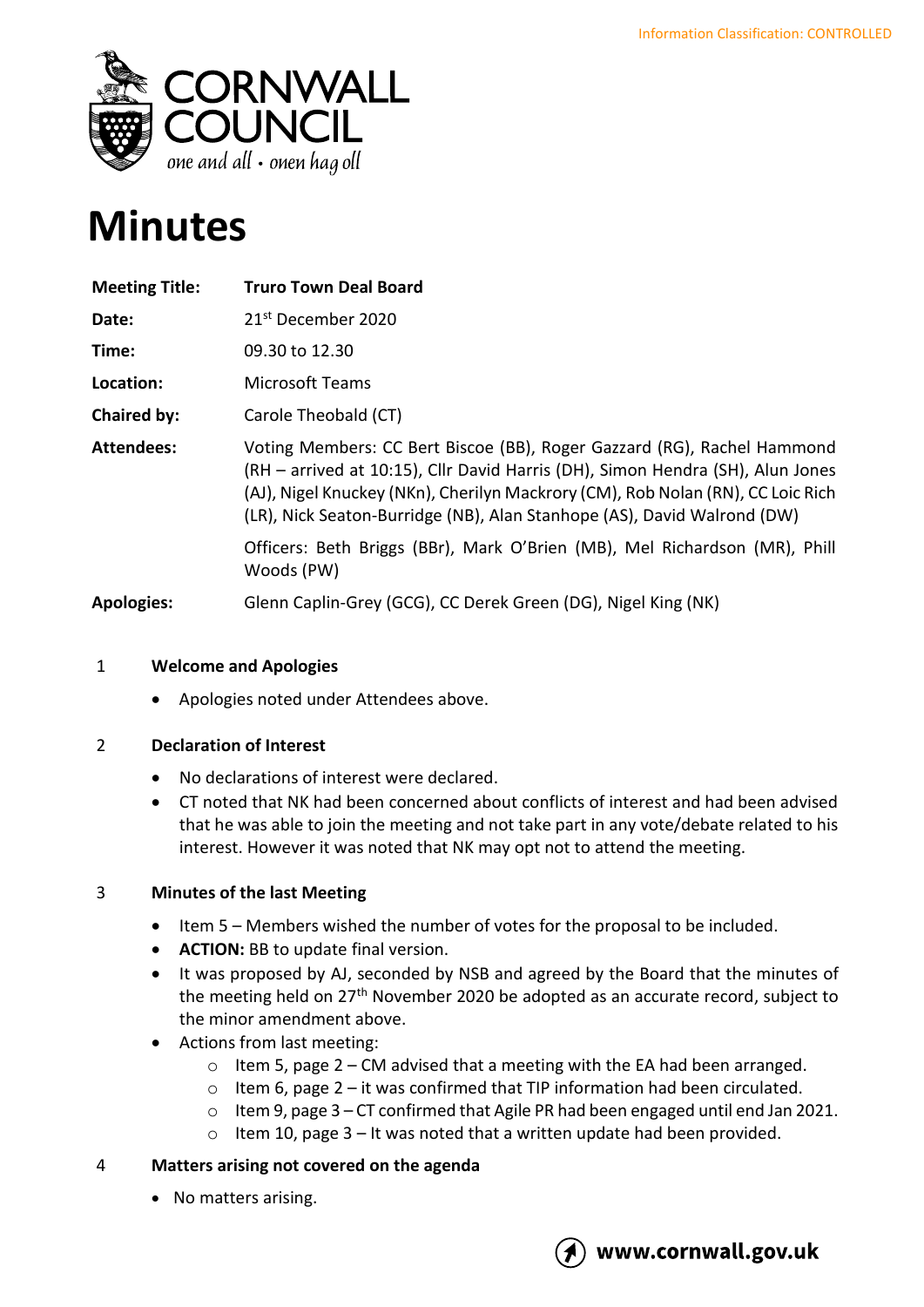#### 5 **Project portfolio update**

- AS had shared a written update prior to the meeting. AS took Members through this paper.
- AS noted that risk mitigation would involve spend of capacity fund on further feasibility studies.
- AS reminded Members that there was a 12-month period after submission of the TIP to work up full business cases.
- Harbour/Quay: DH requested sight of the detailed reports AS had used to formulate his recommendations. AS noted that these were complex spreadsheets and would take time to put into context.
- Members requested a meeting with WWA to discuss their report in more detail. BB, NSB and RG offered to take part in this meeting.
- It was agreed that BB, NSB, DH, AS and MR take part in a meeting with WWA representatives, as early as possible on return to work in January 2021.
- **ACTION:** Members to contact WWA to arrange meeting.
- Pydar development: Members discussed the importance of linking with the development as a key investment in Truro.
- **ACTION:** AS noted that he would seek advice from GCG on this matter.
- It was agreed that this paper be noted.

# 6 **Truro Town Deal Investment Plan V1 draft**

- CT noted that the Arup Check and Challenge session slides had been circulated with the agenda pack along with the draft TIP.
- This was shared on screen for discussion by the Board.
- CT requested that specific comments should be emailed to her.
- MR noted that she had a further meeting with Arup later that day.
- MR advised that she had developed the golden thread during the writing of the TIP and suggested a theme of 'Truro can invest in what we've got to make the most of it and sustain it'.
- It was noted that supporting data was still being acquired and that MR was also working on the Theory of Change section.
- PW noted that Accelerator Fund projects should be acknowledged with evidence of how the main TIP is building on that fund.

# 7 **Accelerator Fund progress**

- PW shared an update received from WWA and it was noted that this would be circulated to Members following the meeting.
- **ACTION:** BB to send written update to Members.
- There was discussion around reallocation of funds for the project which had not been able to proceed.
- **ACTION:** PW to put WWA in touch with AJ to discuss further.

#### 8 **AOB**

- NSB requested MB assistance in arranging a meeting with Cornwall Council Highways, Planning and Estates departments.
- **ACTION:** MB to pick up.